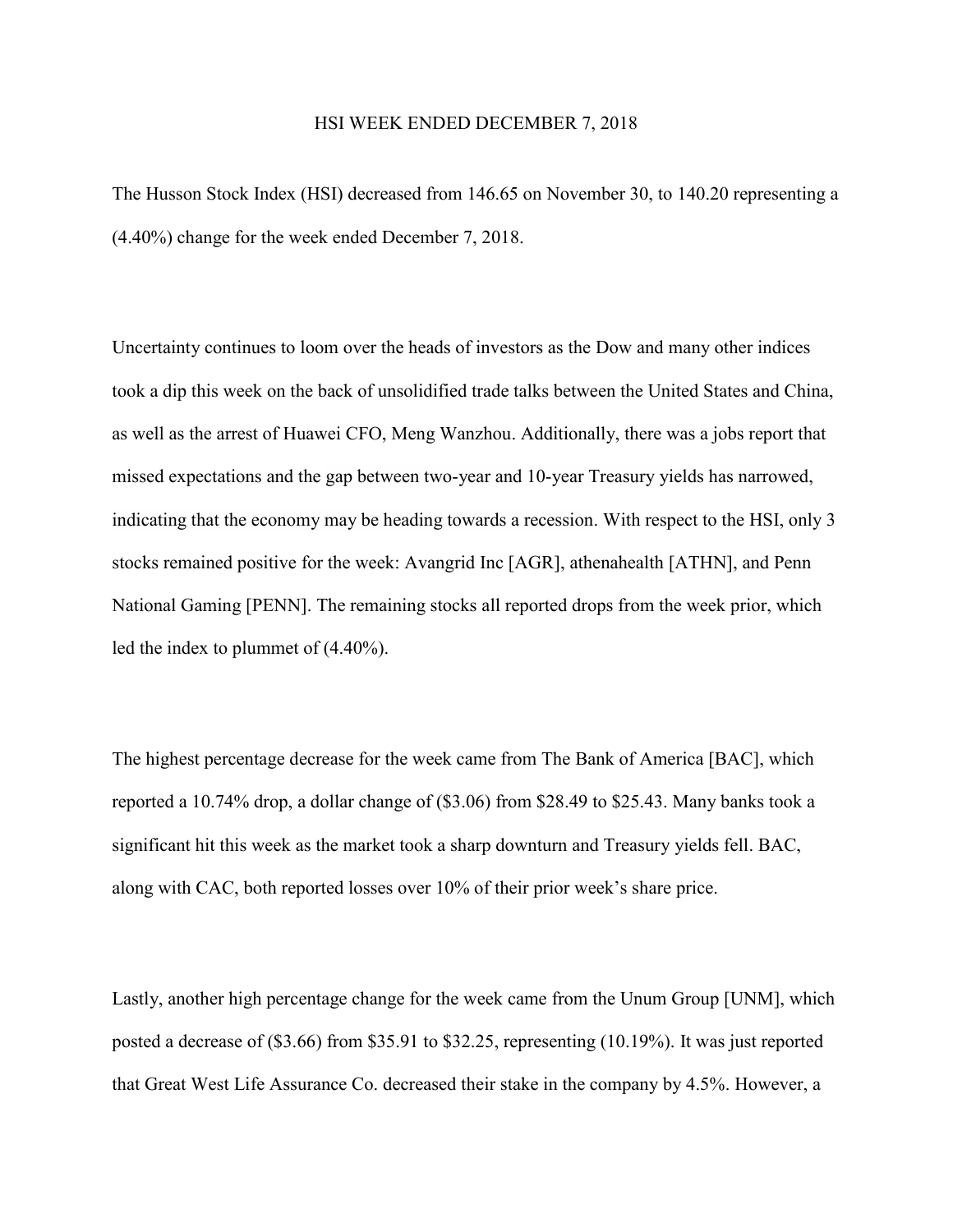number of other hedge funds and institutional investors have increased their holdings of UNM over the past two quarters. Hedge funds and other institutional investors own over 90% of the company's stock. The company reported that in for the 3<sup>rd</sup> quarter it beat analysts' expectations for revenue and earnings per share. There are 15 analysts who cover UNM, with 8 analysts rating the stock a "hold" and 5 analysts rating the stock as "buy" or "outperform".

The HSI was developed by Marie Kenney, while a student at Husson University, in consultation with Associate Professor J. Douglas Wellington. The index is currently being tracked and analyzed by Husson student Dominick Lizotte. The HSI tracks and analyzes 29 companies that are considered to have an effect on the Maine economy. These companies are either based in Maine or have an influence on the Maine economy through employment, and overall presence in the State. This price-weighted index offers a numerical break down of Maine's economy to help provide a better understanding of Maine's economy. The analysis looks into the events of the week and tries to explain significant changes in the stock prices of the companies that comprise the Husson Stock Index.

## References

Egan, M. (2018, December 07). Why the stock market is freaking out. Retrieved from <https://www.cnn.com/2018/12/07/investing/why-dow-dropping-stock-market/index.html>